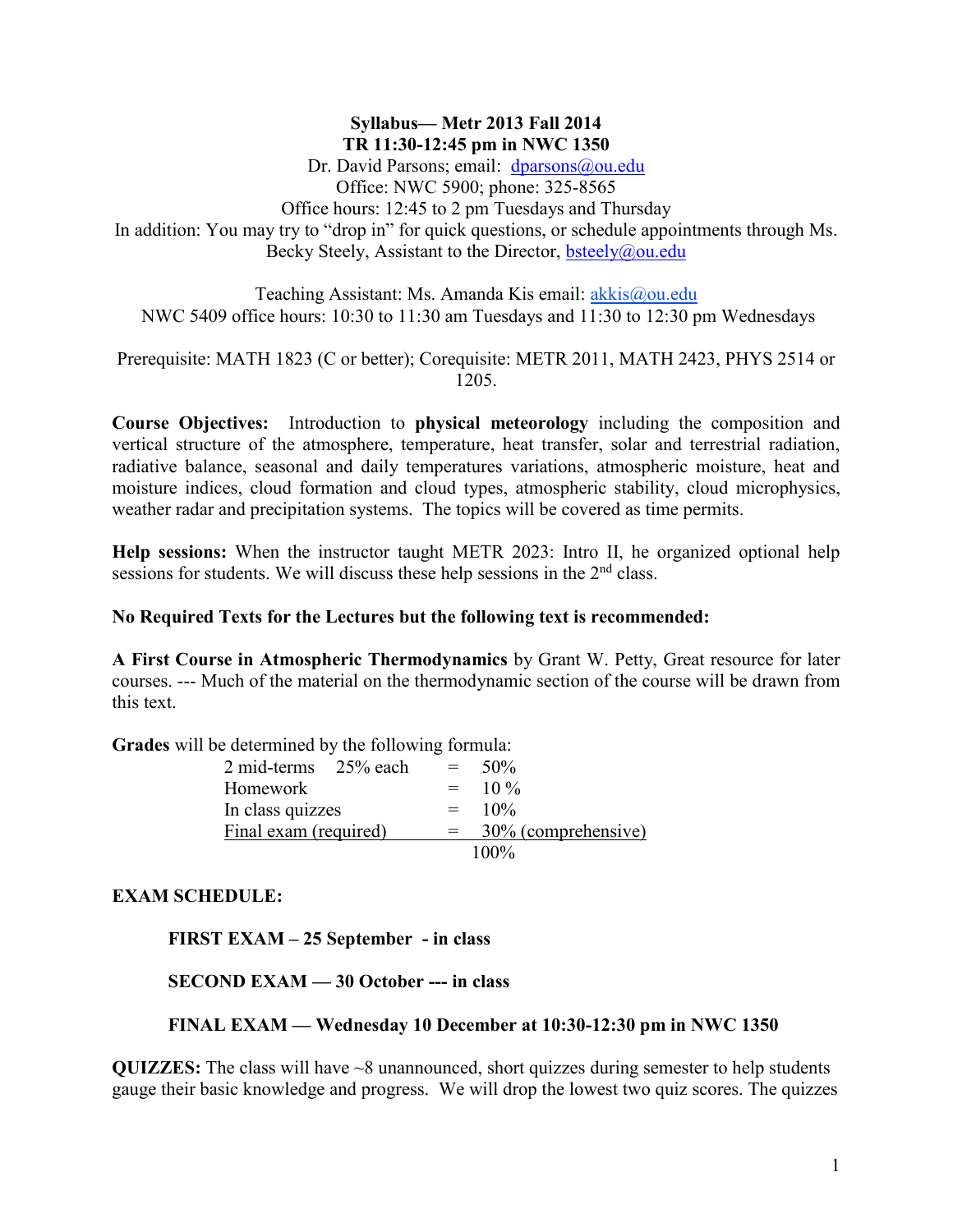are to test basic knowledge and problem-solving abilities, while the exams and homework will be more in depth.

**Homework**: Assignments must be turned in at the start of class on the proscribed due date. Typically students will have one week to complete the homework assignments. Grades will be reduced on late assignments, up to one letter grade per day. If you have issues that prevent you from completing your assignments, talk to the instructor or TA before the assignment is due. Students often find it helpful to work together on homework problem sets. However, if you work in a group, the assignment needs to be an individual's own work in their own words and style (see Academic Integrity issues below).

# **GRADING:**

Greater than or equal to  $90.0 \% = A$ Greater than or equal to 80.0 to less than 90.0  $\% = B$ Greater than 70.0 to less than 80.0  $\% = C$ Greater than 60.0 to less than 70.0  $\% = D$ Below 60.0 % = F

Note: The instructor will occasionally travel several times during the semester for professional activities. Either the TA or a guest lecturer will provide lectures on the days the instructor is unavailable.

## **Legal Requirements:**

1) The University of Oklahoma is committed to providing reasonable accommodation for all students with disabilities. Students with disabilities who require accommodations in this course are required to speak with the professor as early in the semester as possible. Students with disabilities must be registered with the Office of Disability Services prior to receiving accommodations in this course. The Office of Disability Services is located in Goddard Health Center, Suite 166, phone 405/325-3852 or TDD only 405/325-4173.

2) Academic integrity policy website information: Details regarding academic integrity can be found at the following website: www.studentconduct.ou.edu. In addition, persons found, or suspected of, having violated university academic conduct will be punished to the maximum extent allowable. The instructor will do his best to dissuade potential employers from hiring a person found guilty of academic misconduct.

3) Adjustments for Pregnancy/Childbirth Related Issues:Should you need modifications or adjustments to your course requirements because of documented pregnancy-related or childbirthrelated issues, please contact me as soon as possible to discuss. Generally, modifications will be made where medically necessary and similar in scope to accommodations based on temporary disability. Please see [www.ou.edu/content/eoo/pregnancyfaqs.html](https://exchange.ou.edu/owa/redir.aspx?C=QFIEhaH1LkupaMF_pBAlyBvAGFG9kdEIVcRic5wSFrhPBaRiFHyx1K_BYw2_0eN7H8KmjT4sr2A.&URL=http%3a%2f%2fwww.ou.edu%2fcontent%2feoo%2fpregnancyfaqs.html) for commonly asked questions.